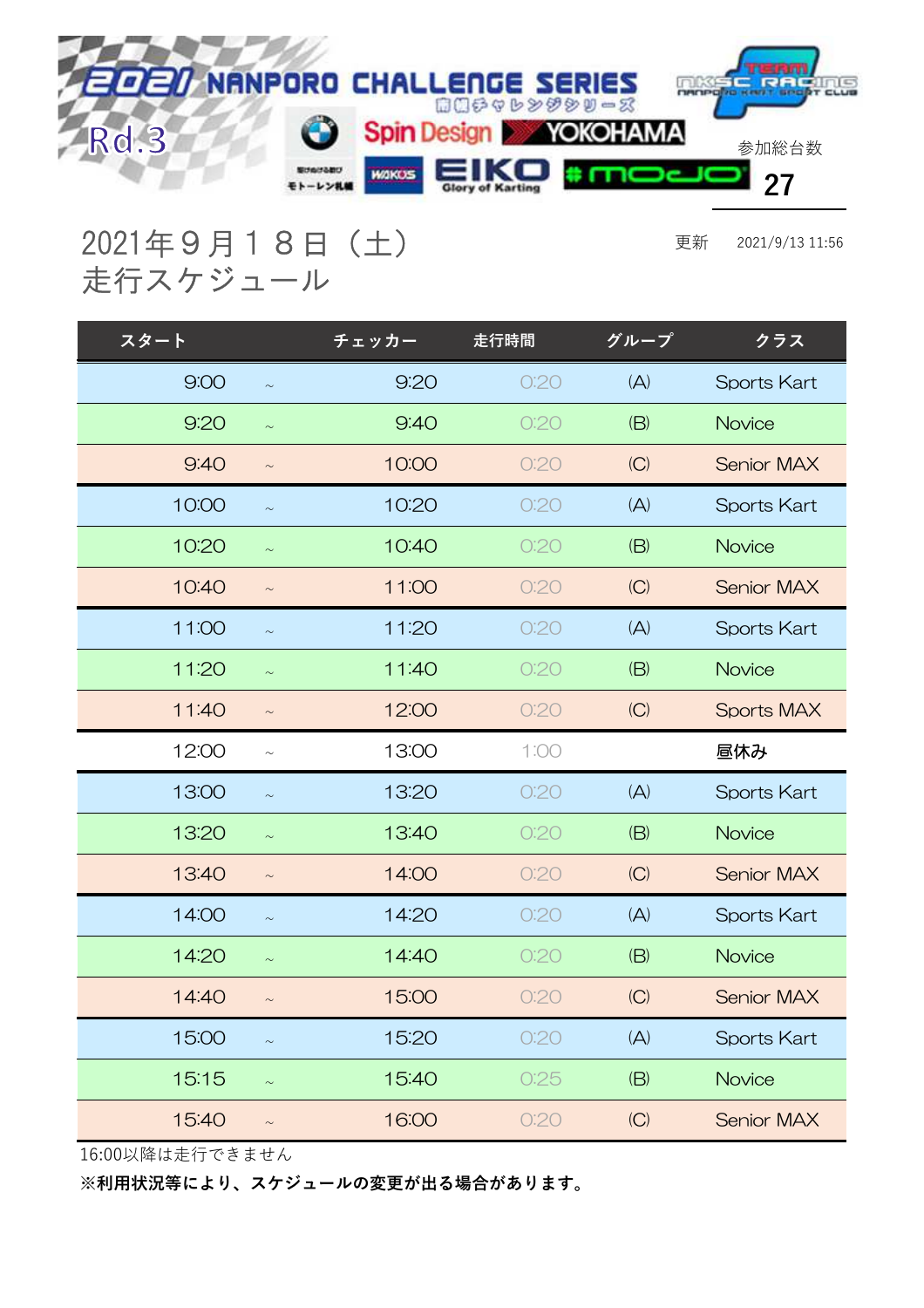

## Sports Class

| No.            | <b>Driver</b> | Age | Team            | Frame                 | <b>Tire</b> |
|----------------|---------------|-----|-----------------|-----------------------|-------------|
| $\mathbf{1}$   | 八ッ賀 孝徳        |     | Team RK         | <b>RK</b>             | Yokohama    |
| 4              | 津田 貴久         |     | Cavallo e Mucca | <b>TONYKART</b>       | Yokohama    |
| $\overline{7}$ | 博哉<br>佐々木     |     |                 | <b>TONYKART</b>       | Yokohama    |
| 8              | 北村 治          |     | RT.SCARA        | <b>CRG</b>            | Yokohama    |
| 11             | 陽一<br>伊久留     |     | RT.SCARA        | <b>CROC PROMOTION</b> | Yokohama    |
| 16             | 智一<br>山内      |     | RT.SCARA        | <b>CROC PROMOTION</b> | Yokohama    |
| 18             | 裕二<br>斎藤      |     | RT.SCARA        | <b>KOSMIC</b>         | Yokohama    |
| 25             | 中山<br>理       |     | NORTH POINT     | <b>INTREPID</b>       | Yokohama    |
| 33             | 明彦<br>笹森      |     | K.Z.FR.T        | <b>TONYKART</b>       | Yokohama    |
| 78             | 大島・村上         |     | ブルーナレーシング       |                       | Yokohama    |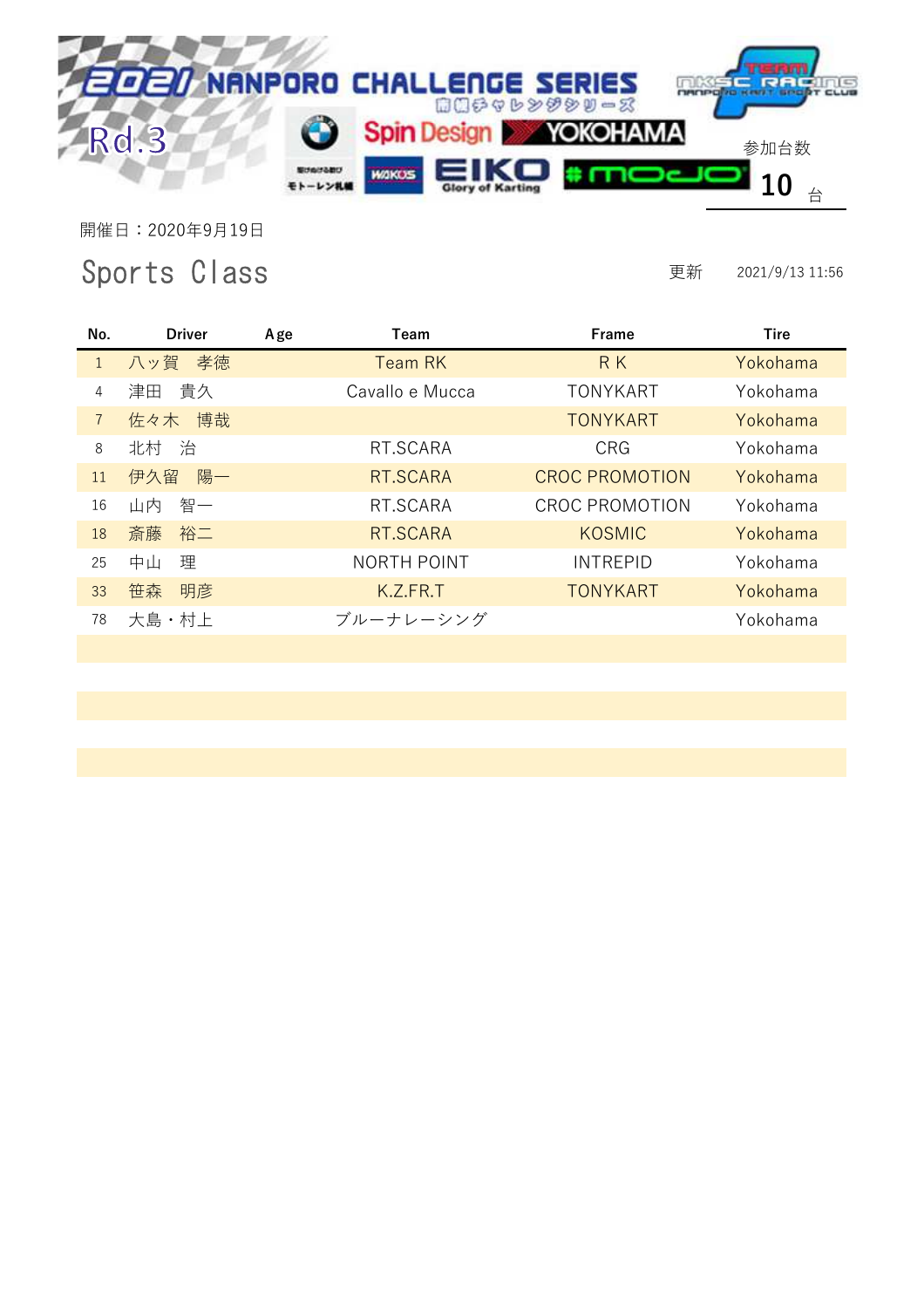

Micro MAX Class

| No. |          | <b>Driver</b> | Age     | Team  | Frame   | <b>Tire</b> |
|-----|----------|---------------|---------|-------|---------|-------------|
|     | 39 和田 朋也 |               | $\,8\,$ | 南幌KSC | Parolin | Yokohama    |
|     |          |               |         |       |         |             |
|     |          |               |         |       |         |             |
|     |          |               |         |       |         |             |
|     |          |               |         |       |         |             |
|     |          |               |         |       |         |             |
|     |          |               |         |       |         |             |
|     |          |               |         |       |         |             |
|     |          |               |         |       |         |             |
|     |          |               |         |       |         |             |
|     |          |               |         |       |         |             |
|     |          |               |         |       |         |             |
|     |          |               |         |       |         |             |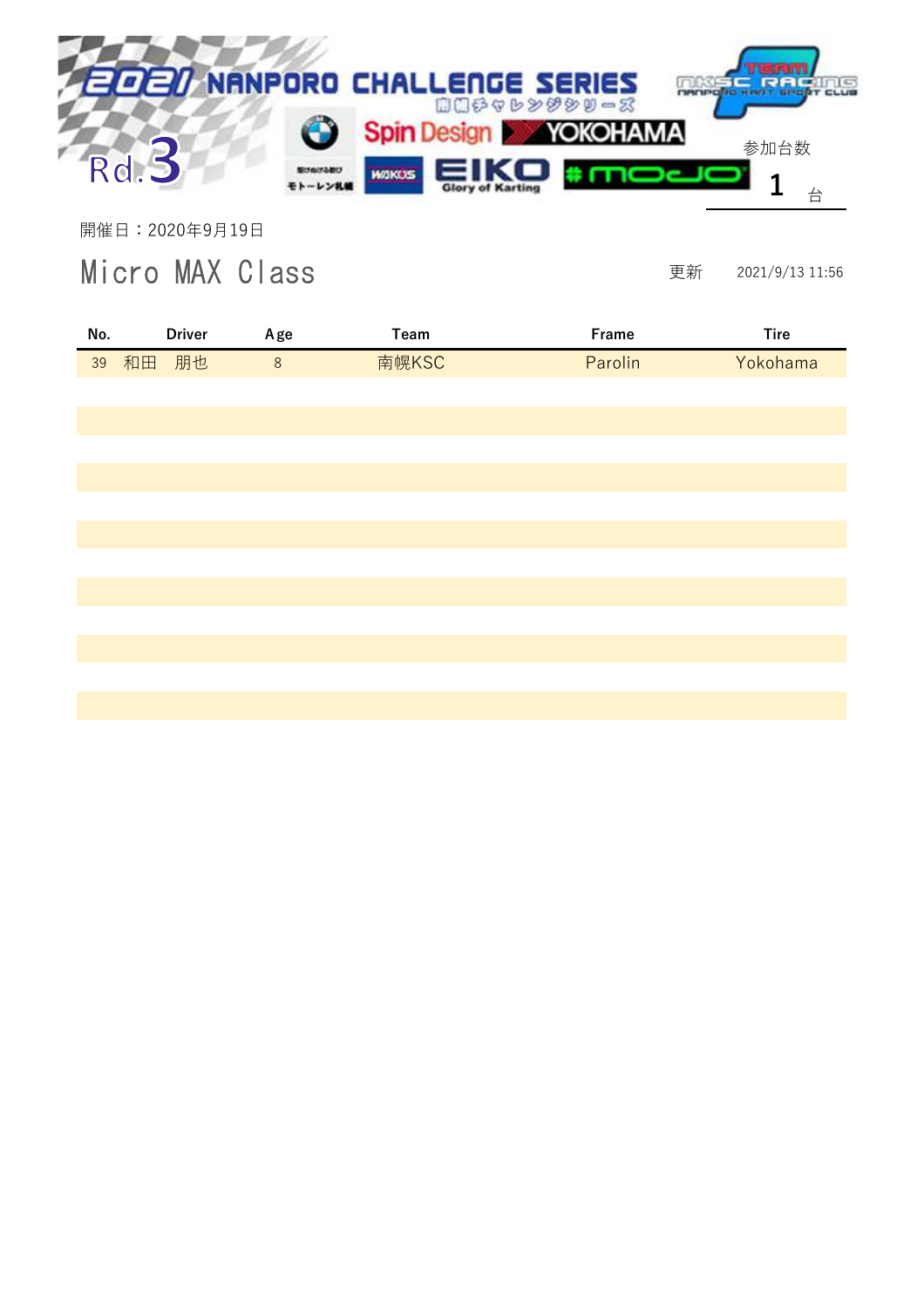

## MAX Novis Class

| No.             | <b>Driver</b> | Age | Team               | Frame            | Tire     |
|-----------------|---------------|-----|--------------------|------------------|----------|
| $\mathbf{1}$    | 守<br>高妻       |     | RT.SCARA           | <b>KOSMIC</b>    | Yokohama |
| 5               | 馬持<br>大将      |     | RT.SCARA           | <b>BIREL</b>     | Yokohama |
| $6\overline{6}$ | 佐々木<br>一磨     |     | <b>NORTH POINT</b> | <b>TONYKART</b>  | Yokohama |
| 8               | 刈谷<br>昭仁      |     | RT.SCARA           | <b>KOSMIC</b>    | Yokohama |
| 9               | 嘉章<br>永坂      |     | <b>NORTH POINT</b> | <b>TONYKART</b>  | Yokohama |
| 11              | 遥空<br>立花      |     | RT.SCARA           | <b>BIREL ART</b> | Yokohama |
| 15              | 閣也<br>三浦      |     | エリス                | <b>KOSMIC</b>    | Yokohama |
| 17              | 柴田<br>上       |     | 南幌KSC              | <b>KOSMIC</b>    | Yokohama |
| 19              | 貴司<br>柏谷      |     | RT.SCARA           | <b>TONYKART</b>  | Yokohama |
| 28              | 石倉<br>理彦      |     | RT.SCARA           | <b>EXPRIT</b>    | Yokohama |
| 30              | 進藤<br>康浩      |     | RT.SCARA           | <b>KOSMIC</b>    | Yokohama |
|                 |               |     |                    |                  |          |